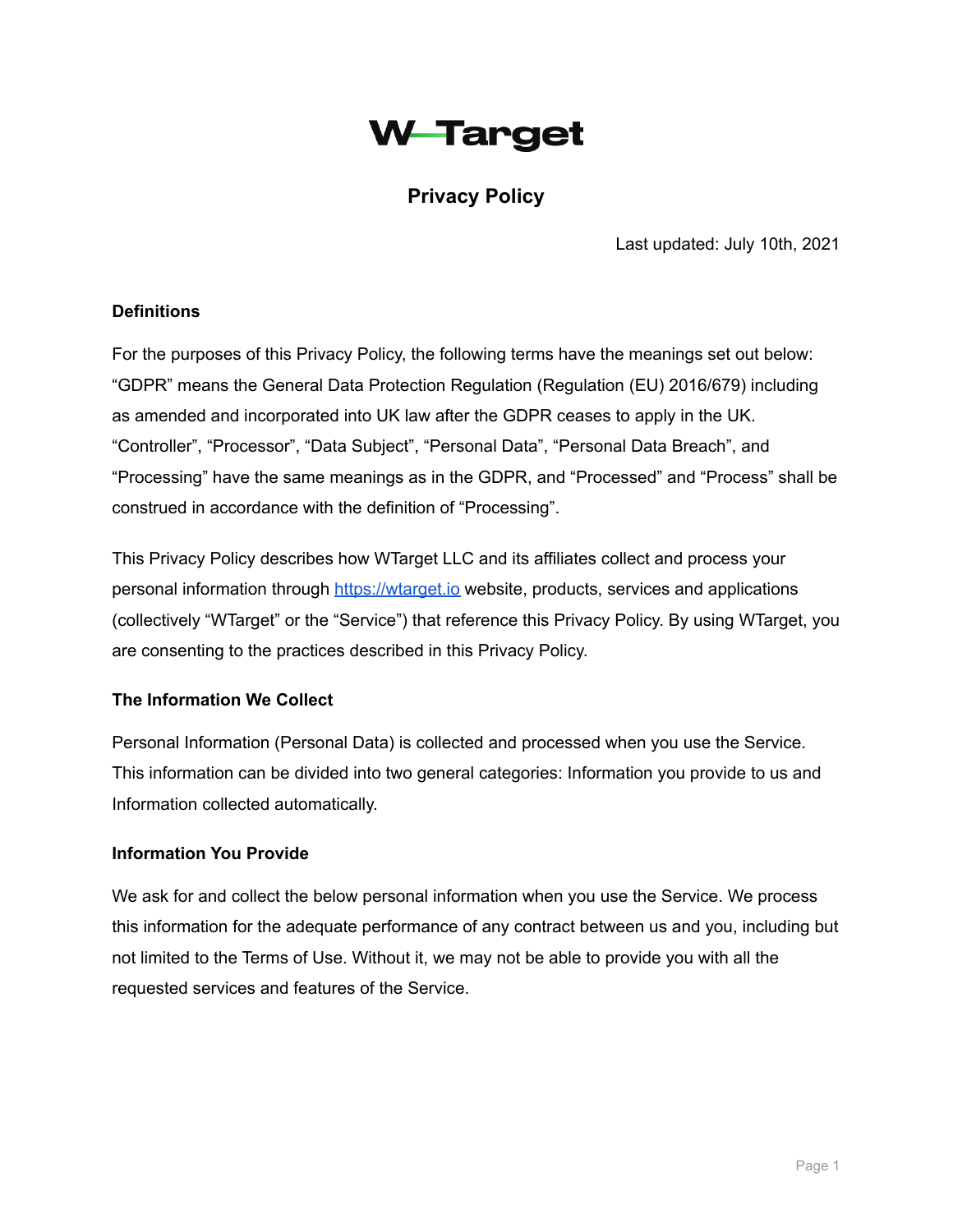#### **Your profile Information**

- **●** Name, first name, middle name;
- **●** Contact phone number of the User;
- **●** E-mail address;
- **●** Goods delivery address;
- **●** Place of residence.

#### **Your Messages**

We retain your messages in the ordinary course of providing our Service to you. We offer end-to-end encryption for our Service, which is on by default. End-to-end encryption means that your messages are encrypted to protect against us and third parties from reading them.

#### **Your Connections**

To help you organize how you communicate with others, we may create a favorites list of your contacts for you, and you can create, join, or get added to groups and broadcast lists, and such groups and lists get associated with your account information.

#### **Information We Collect Automatically**

There is certain information that we collect automatically as the result of your use of the Service, or through the use of cookies and other web analytics services. This information generally includes:

**Usage Information** – We collect information about your interactions with the WTarget, including the pages that you visit and links you click on, the time, frequency and duration of your visits to the Service.

**Log Data** – We automatically collect log information when you use the Service, even if you have not registered for an account or logged in. That information includes, among other things: details about how you've used the Service (including links to third party sites or services), Internet Protocol (IP) address, access times, your browser type and operating system, device information, device event information (e.g., crashes, browser type), and the page you've viewed or engaged with before or after using the Service.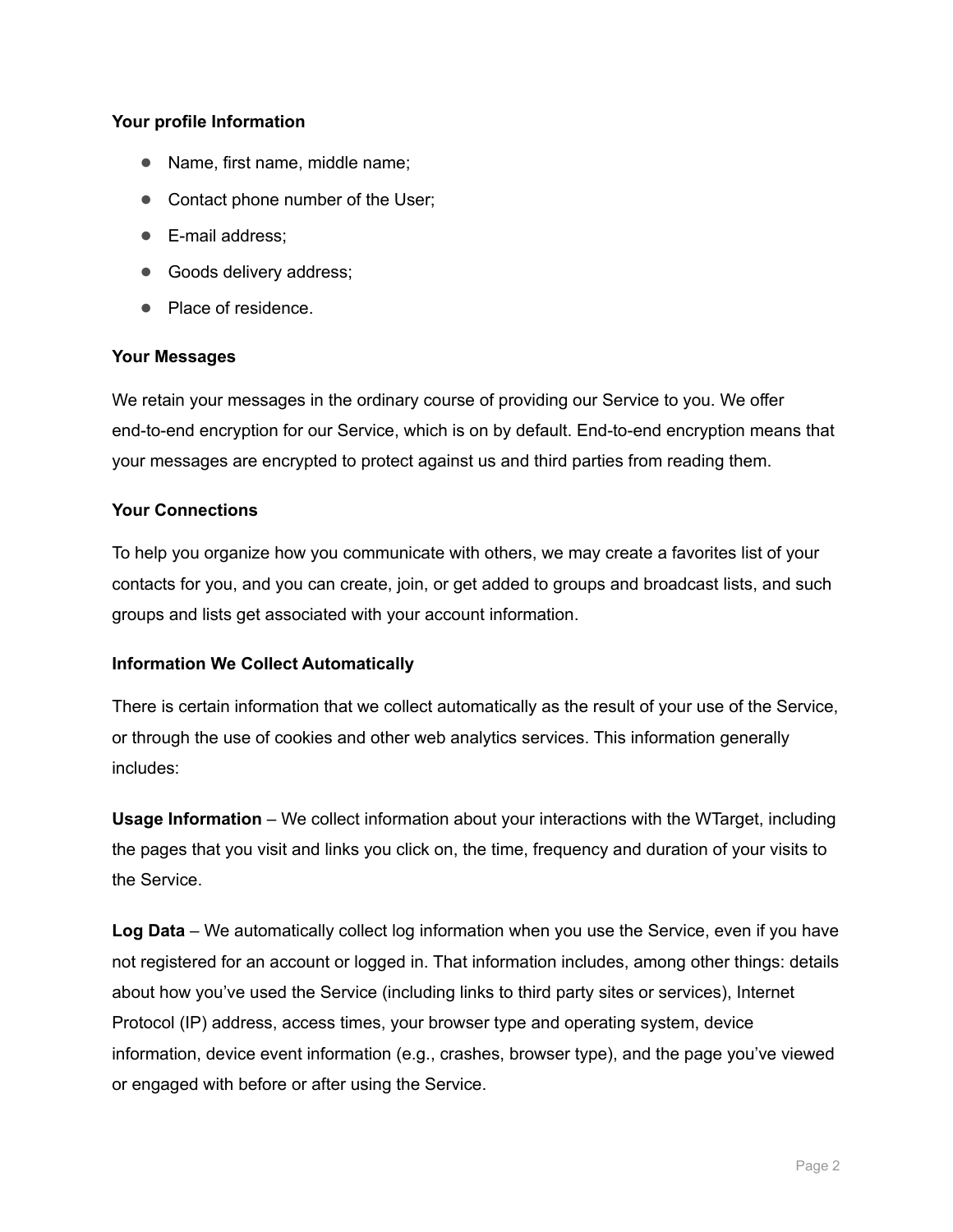**Cookies** – We use cookies and other similar technologies, such as pixels, local storage, and mobile device identifiers and may also allow our business partners to use these tracking technologies on the Service, or engage others to track your behavior on our behalf.

**Location Data** – When you use certain features of the Service, we may collect data about your general location (e.g. IP address). We use this data to provide you with location-based services (such as advertising and personalized content). Most mobile devices allow you to control or disable the use of location services for applications in the device's settings.

**Device Information** – We collect information from and about the devices you use, including how you interact with the Service and information about the device itself, such as the hardware model, operating system, IP addresses, cookie information, device settings, mobile device and advertising identifiers, apps installed, browser type, language, battery level and time zone. This information allows us to recognize and associate your activity, and provide personalized content and advertising, consistently across all of your devices.

#### **Purposes of using Personal Information**

We use your personal information to operate, provide, develop, and improve the products and services that we offer our customers. These purposes include:

- **●** Identification of the User;
- **●** Provision of personalized services and services to the User;
- **●** Communication with the User, including sending notifications, requests and information concerning use of the Service, provision of services, as well as processing of requests and requests from the User;
- **●** Carrying out statistical and other studies based on impersonal data;
- **●** Carrying out marketing actions for Users, including for the purpose of distribution of offers to participate in the promotion and receipt of prizes/rewards provided by the promotion;
- **●** Distribution of advertising and information materials on telecommunication networks, including through the use of telephone, Internet, mobile radiotelephone, or direct contacts;
- **●** To resolve disputes and identify problems;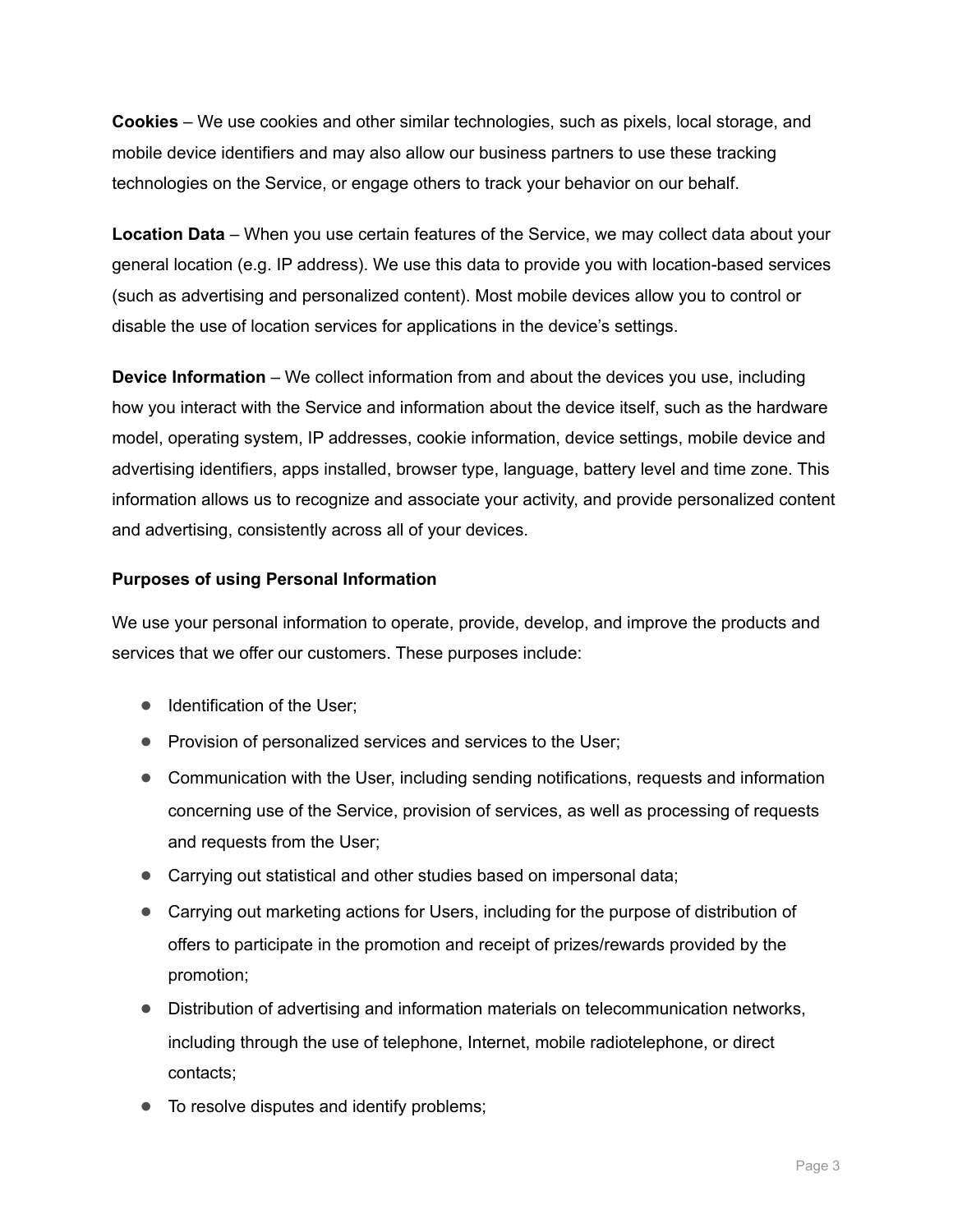- **●** To prevent potentially prohibited and illegal acts;
- **●** Targeting of mailing, advertising materials and other information communicated to the Users.

#### **Cookies and Other Identifiers**

To enable our systems to recognize your browser or device and to provide and improve WTarget Services, we use cookies and other identifiers.

We use cookies, pixels, and other technologies (collectively, "cookies") to learn more about your interests, and provide you with essential features and services, including:

- **●** Recognizing you when you sign-in to use our services. This allows you to use the Service.
- **●** Keeping track of your specific preferences. This allows us to honor your preferences, such as whether or not you would like to see interest-based ads. You may set your preferences through Your Account.
- **●** Conducting research and diagnostics to improve WTarget's content, products, and services.
- **●** Prevention of fraud.
- **●** Increase security when using the Service.
- **●** Delivering content, including ads, relevant to your interests on WTarget site and third-party sites.
- **●** Reporting. This allows us to measure and analyze the performance of our services.

Approved third parties may also set cookies when you interact with WTarget services. Third parties include search engines, providers of measurement and analytics services, social media networks, and advertising companies. Third parties use cookies in the process of delivering content, including ads relevant to your interests, to measure the effectiveness of their ads, and to perform services on behalf of WTarget.

You can manage browser cookies through your browser settings. The 'Help' feature on most browsers will tell you how to prevent your browser from accepting new cookies, how to have the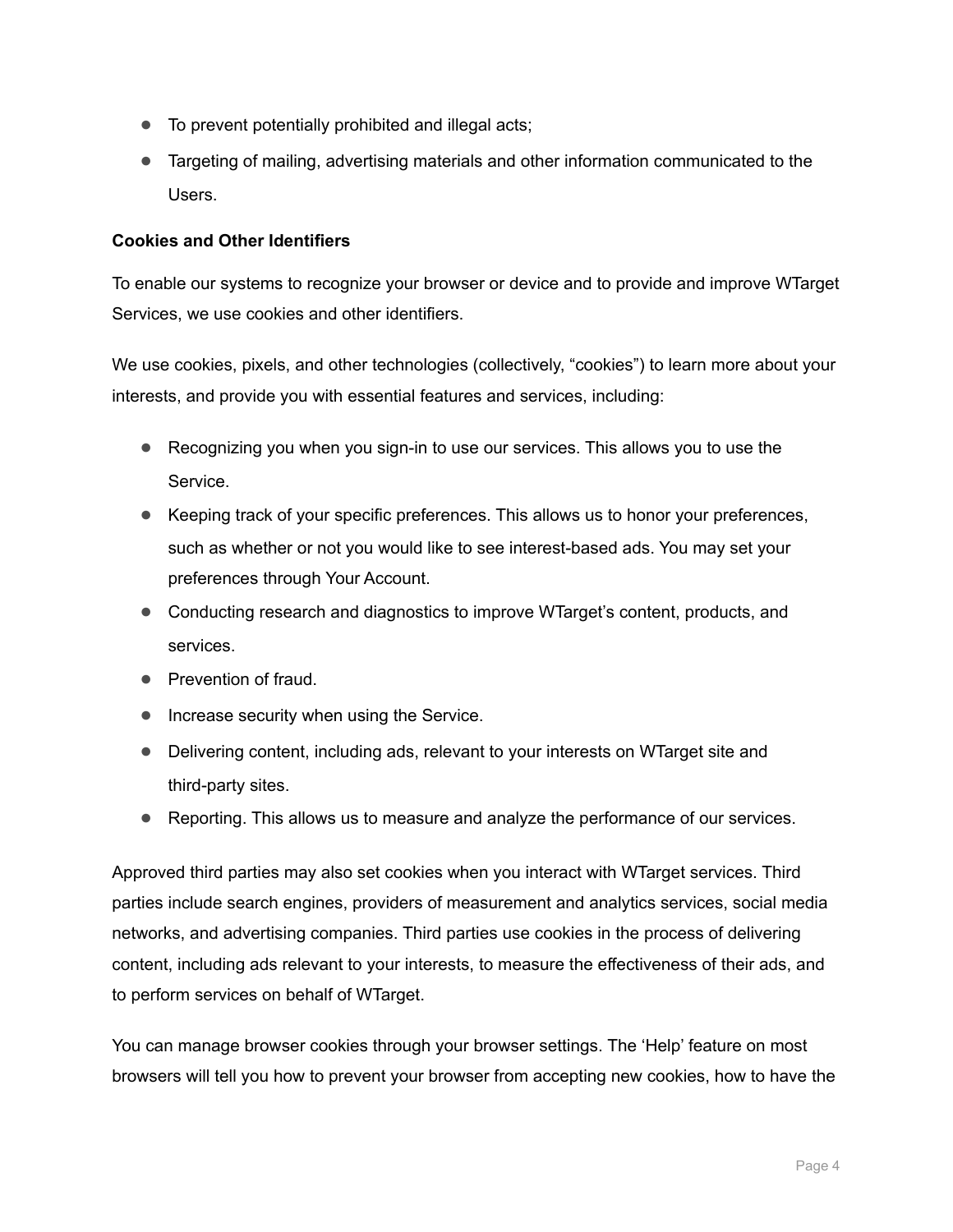browser notify you when you receive a new cookie, how to block cookies, and when cookies will expire. In case of cookie blocking, some functions of the Service may not be available

#### **Transfer of user's information to third parties**

WTarget does not sell or transfer personal information of users to third parties. Personal information of users can be provided only in the following cases, as well as to affiliates who comply with the requirements of this Policy and take all necessary actions to protect personal data.

#### **Subcontractors**

We engage other companies and individuals to provide individual services such as: website support, deleting repetitive information, analyzing data, providing marketing assistance, providing search results and links, processing payments, providing customer service and others. Subcontractors may have access to personal information which is necessary to carry out their tasks, but may not use the data for other purposes.

#### **Compliance with Laws**

We may disclose your information to courts, law enforcement agencies, and governmental authorities (i) to comply with our legal obligations, (ii) to comply with legal process and to respond to claims asserted against WTarget, (iii) to respond to verified requests relating to a criminal investigation or alleged or suspected illegal activity or any other activity that may expose us, you, or any other of our users to legal liability, (iv) to enforce agreements with users, or (v) to protect the rights, property or personal safety of WTarget, its employees, and affiliates.

## **Business Transfers**

We may, at our discretion, assign all of our rights and obligations under this Privacy Policy to any of our affiliates in connection with the merger, accession, restructuring or sale of the Service, by law or otherwise. In addition, information about you may be transferred to any of our affiliates, successors or the new owner of the Service.

With Your Consent. We will disclose your information if you have agreed that we may do so. We will make this clear to you at the point at which we collect your information, including the purpose(s) for which we will use the data.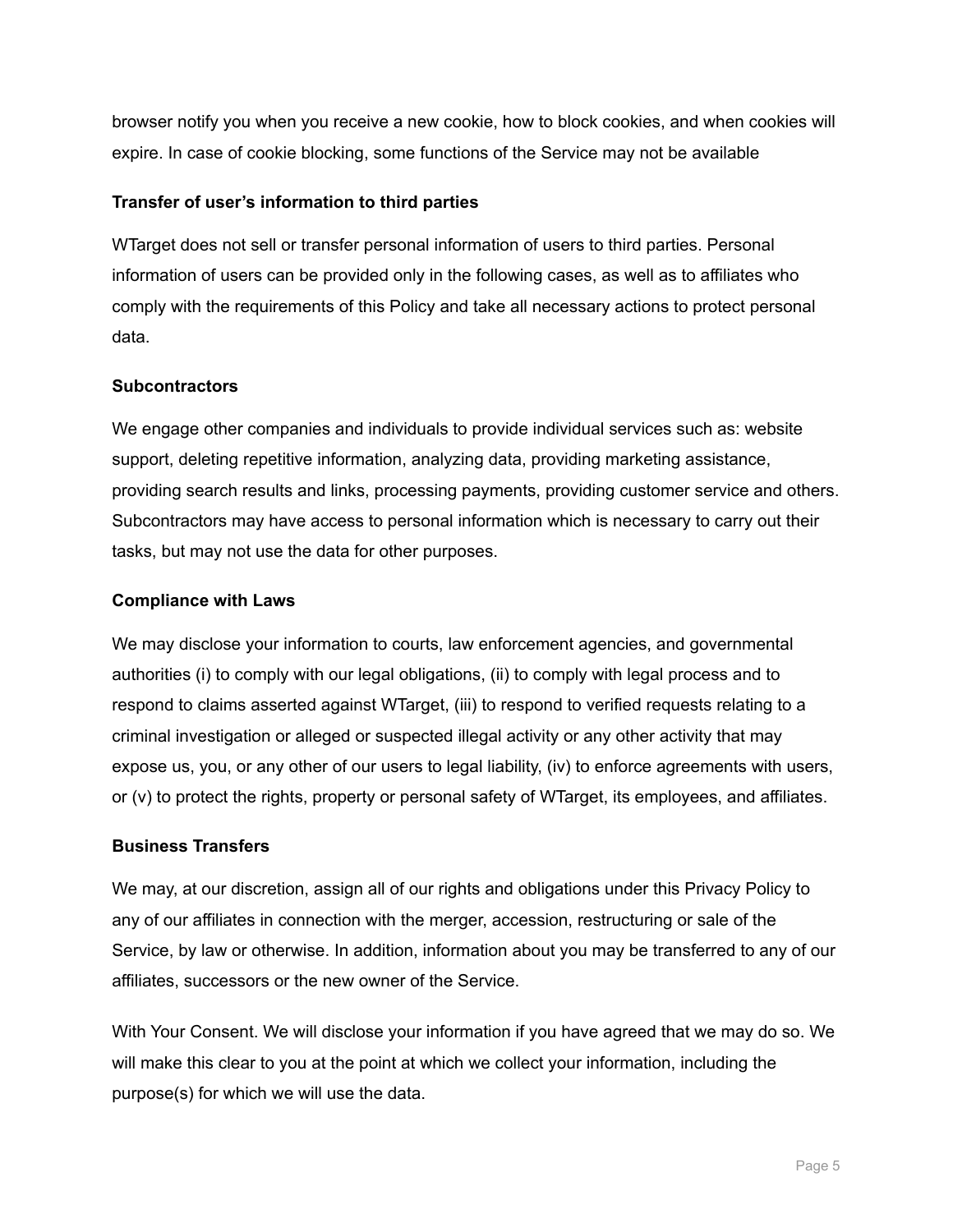#### **Information Security**

WTarget maintains appropriate technical, administrative, and physical safeguards that are designed to prevent unauthorized access, use or disclosure of personal information we collect or store and to ensure a level of security appropriate to the risk of varying likelihood and severity for the rights and freedoms of natural persons that may be involved with our processing operations. We regularly monitor our systems for possible vulnerabilities and attacks. However, it is not possible to guarantee the security of information transmitted over the Internet. You use the Service and provide us with information at your own discretion and risk. However, if, for any reason, your personal information is unauthorized to third parties, you will be notified within 72 hours.

#### **Updates to Our Policy**

We may amend or update our Privacy Policy. We will provide you notice of amendments to this Privacy Policy, as appropriate, and update the "Last Modified" date at the top of this Privacy Policy. Your continued use of the Service confirms your acceptance of our Privacy Policy, as amended. If you do not agree to our Privacy Policy, as amended, you must stop using the Service. Please review our Privacy Policy from time to time.

#### **Age restrictions**

The Service is not intended for use by minors. Any person from EU countries under 18 years of age is prohibited from using the Service. Such persons should not attempt to register an account or provide us with any personal information. We do not knowingly collect any personal information from anyone under 18. If we receive information that we have received personal data from a person under 18 years of age, such data will be deleted immediately. If you have reason to believe that we may have collected the personal data of a person under 18, please notify us immediately at viktor@wtarget.io. For the purposes of checking the age of users, the Service has the right to request copies of the identity document. If such a document is not provided, access to the Service may be blocked.

#### **Final provisions**